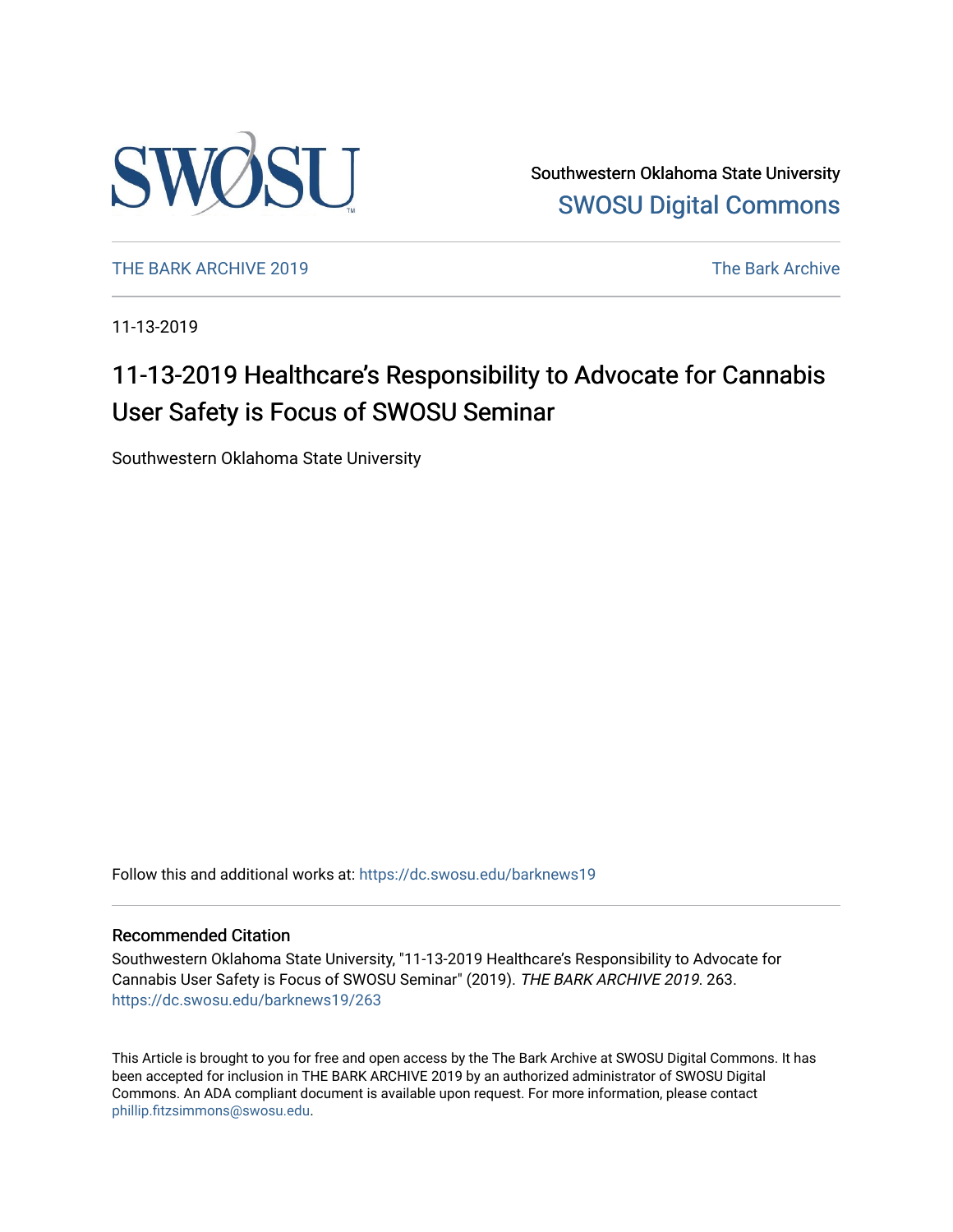

13 November, 2019

# **Healthcare's Responsibility to Advocate for Cannabis User Safety is Focus of SWOSU Seminar**

"Healthcare's Responsibility to Advocate for Cannabis User Safety" is the focus of the 6<sup>th</sup> annual Chemical Dependency Seminar on Monday, November 18, at Southwestern Oklahoma State University in Weatherford.

The public is invited to the 6-8 p.m. presentation in the SWOSU Fine Arts Center Auditorium. Admission is free.

The seminar is hosted by the SWOSU College of Pharmacy's Phi Lambda Sigma chapter and sponsored by Oklahoma Pharmacists Helping Pharmacists.

Guest speaker is Dr. Kari Franson from the University of Colorado School of Pharmacy.

Dr. Meri Hix from the SWOSU College of Pharmacy said the event is open to all health professionals, SWOSU faculty and staff, students and the public. For more information, contact Hix at meri.hix@swosu.edu.

| Academics                | D                |
|--------------------------|------------------|
| Administration           | $\mathsf D$      |
| Alumni and Foundation    | D                |
| Community                | D                |
| Events                   | D                |
| <b>Faculty and Staff</b> | D                |
| Miscellaneous            | D                |
| Sayre                    | D                |
| <b>Students</b>          | $\triangleright$ |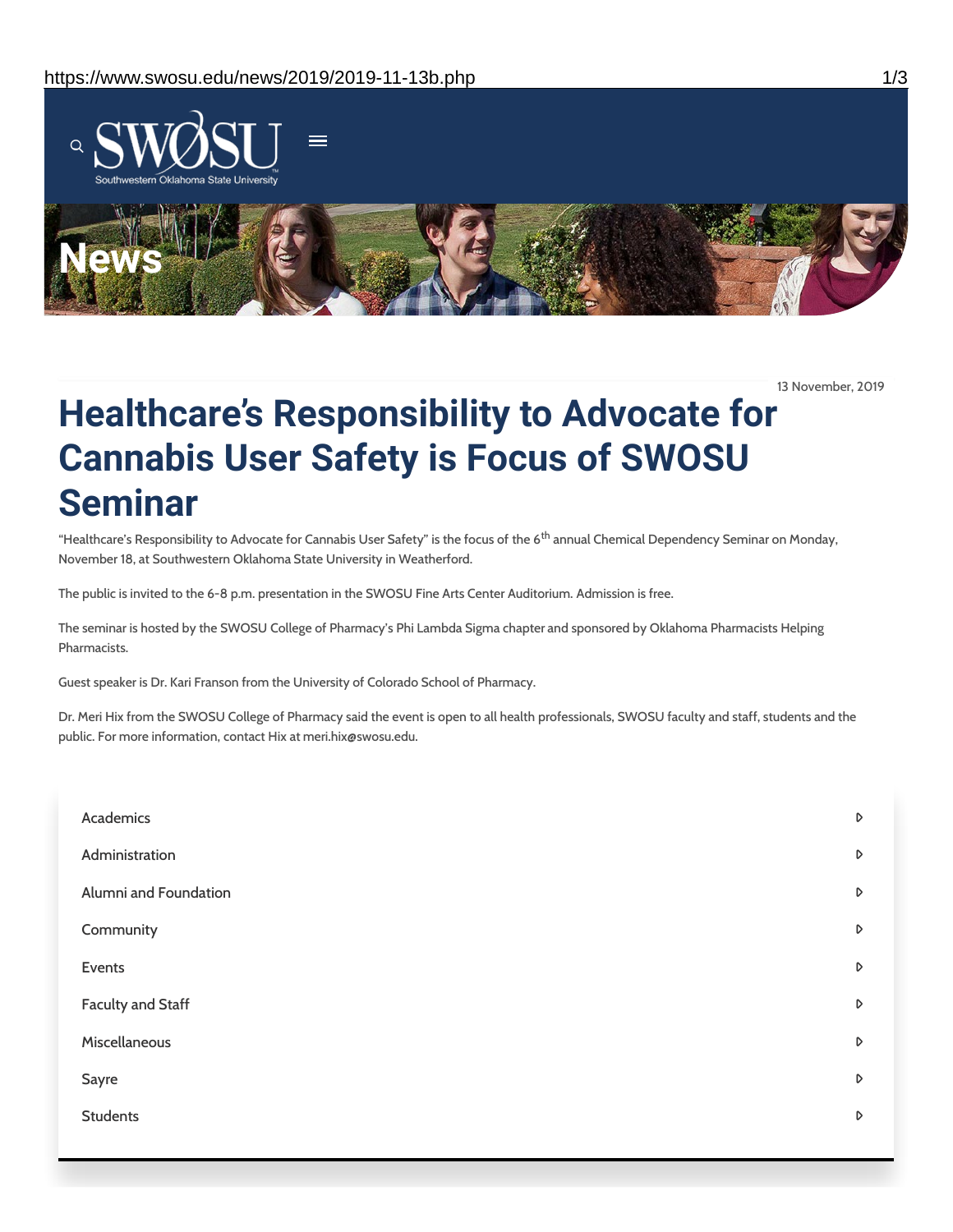| <b>Archive Links</b> |   |
|----------------------|---|
| 2018                 | D |
| 2019                 | D |
| 2020                 | D |
| Archive              | D |
|                      |   |



## Weatherford Campus

100 Campus Drive Weatherford, OK 73096

### Sayre Campus

409 E Mississippi Ave Sayre, OK 73662

Connect to Us

fyom

Contact [Information](https://www.swosu.edu/about/contact.php) [University/Facility](https://www.swosu.edu/about/operating-hours.php) Hours [Campus](https://map.concept3d.com/?id=768#!ct/10964,10214,10213,10212,10205,10204,10203,10202,10136,10129,10128,0,31226,10130,10201,10641,0) Map Give to [SWOSU](https://standingfirmly.com/donate) Shop [SWOSU](https://shopswosu.merchorders.com/)